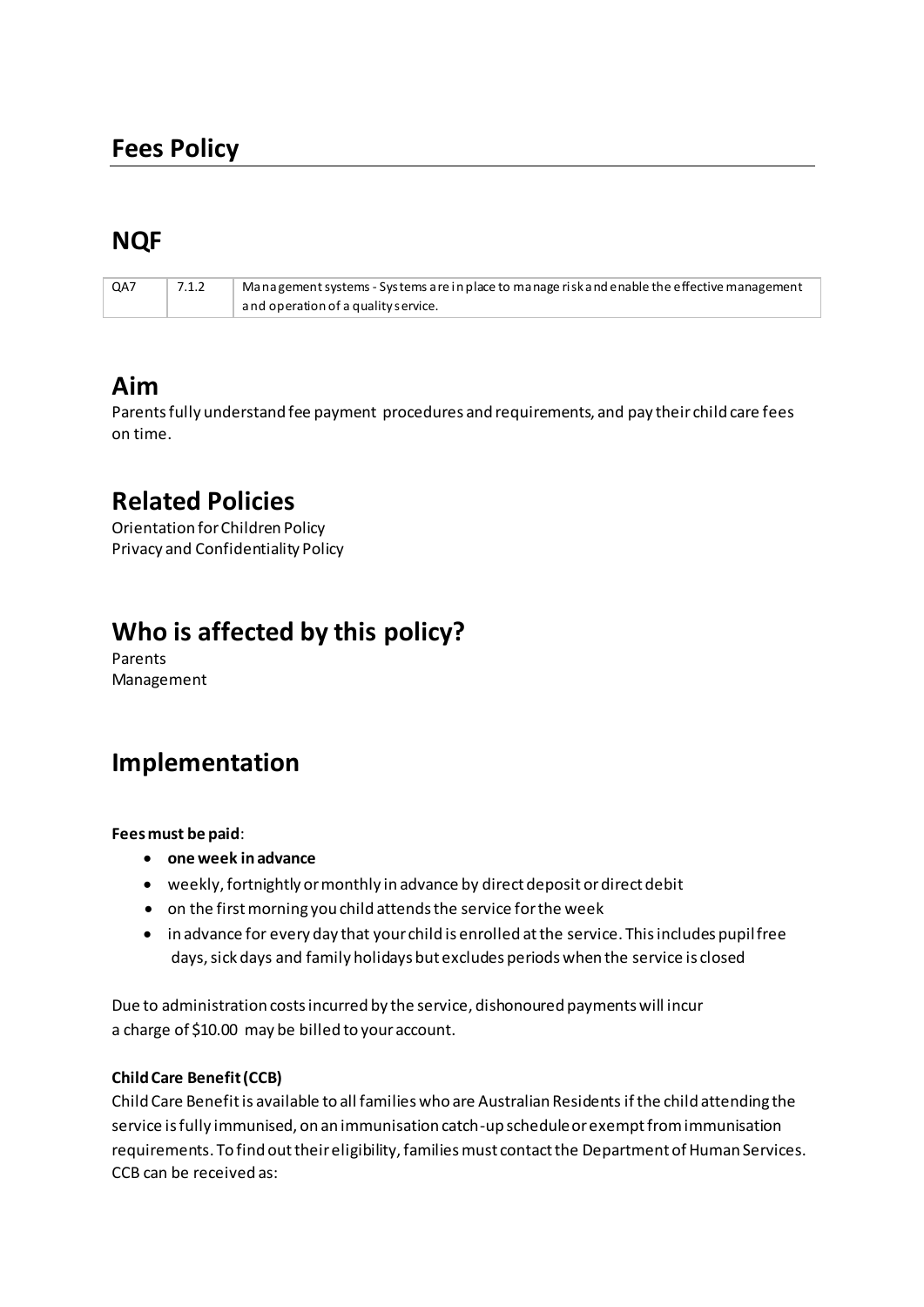- A reduction of fees through the service
- A lump sum payment to families at the end of the financial year in which the Service is used

#### **Child Care Rebate (CCR)**

Child Care Rebate is not income tested as pays up to 50% of out of pocket expenses up to \$7500 per child annually. Out of pocket child care expenses are your total child care fees less any CCB and Jobs, Education and Training Child Care Fee Assistance you're entitled to. You may be eligible for the Child Care Rebate if:

- $1.$ you use a Child Care Benefit approved child care service
- $2<sup>1</sup>$ you're eligible for Child Care Benefit, even if you earn too much to receive payment, and
- $3<sub>1</sub>$ you and your partner meet the Work, Training, Study test for Child Care Rebate or meet an exception

CCR may be paid:

- fortnightly to the service as a fee reduction
- $\bullet$ fortnightly or quarterly to your bank account
- annually to your bank account if you receive CCB as an annual lump sum payment

#### **Statement of Account**

A statement will be issued for all fees, and will include the child/children's full name/s, date of care, date of payment, amount etc. If the incorrect amount is paid, change will not be given but will be credited to the family's account.

#### **Receipts**

Receipts for payment will be provided upon request

#### **Late Fees**

Families who do not collect their child before we normally close for the day may be charged a late fee of \$1.50 for every minute they arrive past our closing time. This fee covers the cost of employing the staff required to supervise a child outside our operating hours. It may be waived at the discretion of the Nominated Supervisor.

#### **Termination**

Should you wish to end your child's place at the service or should management make the decision to terminate your child's place, 2 weeks written notice is required from the ending/terminating party. If you do not provide this notice, you will be charged 2 weeks fees.

#### **Overdue Fees**

The Nominated Supervisor will issue a Friendly Fee Reminder letter to any family who is one week late paying their fees. If families are having difficulty making fee payments they should immediately speak with the approved provider or nominated supervisor to discuss fee payment arrangements. Information provided by families will be treated as strictly private and confidential.